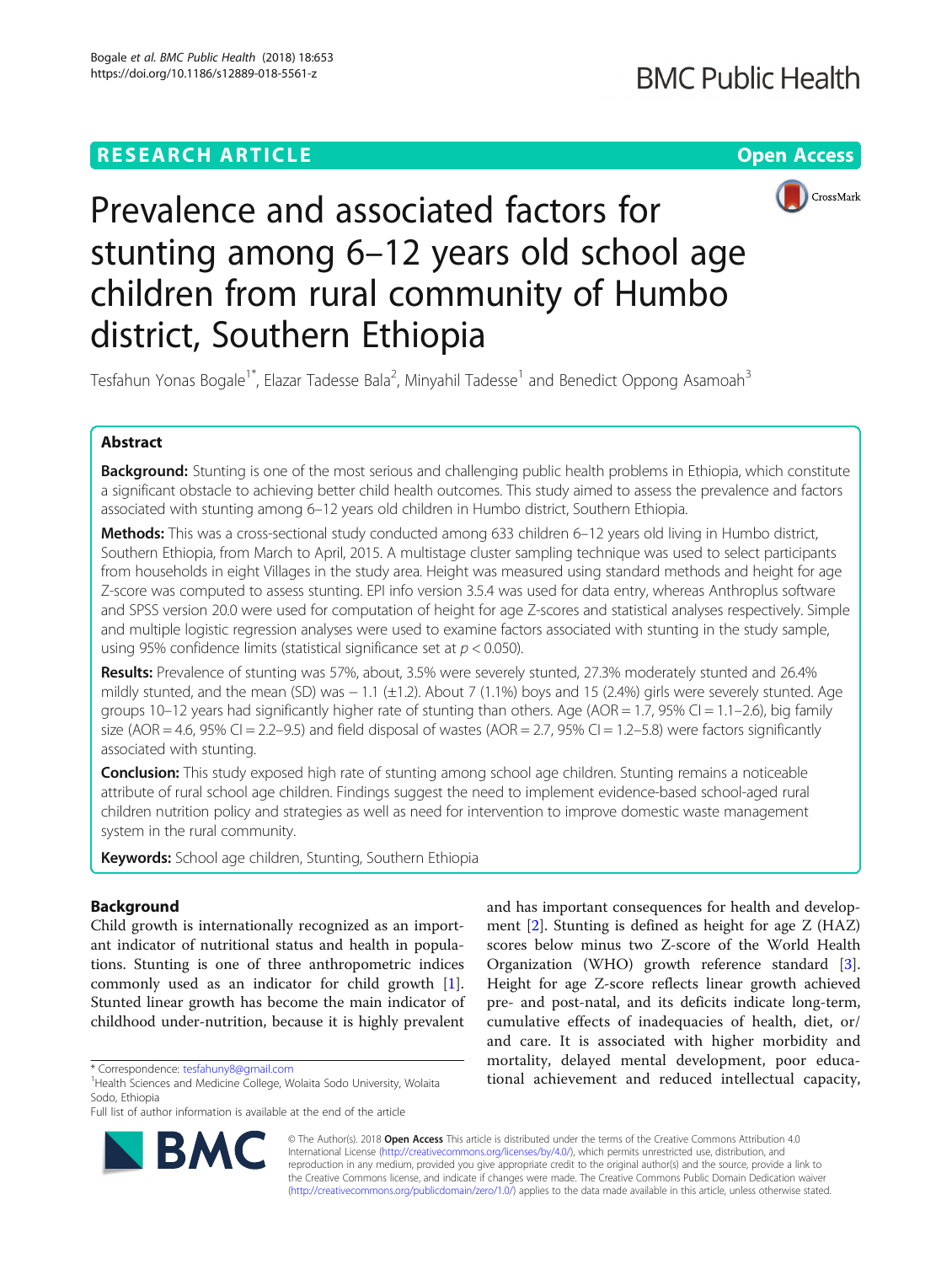and is a strong predictor of human capital and social progress [[4](#page-6-0)–[7\]](#page-6-0).

Stunting is one of the most serious and still one of the challenging public health problems in the world. It is largely invisible in many countries, but affects 165 million children worldwide, 90% of whom live in Africa and Asia [\[8](#page-6-0), [9\]](#page-6-0), making it a major source of concern in developing countries. This makes it a problem of greater magnitude than underweight or wasting. The prevalence of stunting, which is associated with multiple determinant factors intermingled with the long-term lack of proper nutrition, is a significant problem among the people living in resource poor countries. According to WHO, the estimated prevalence of stunting among school-age children aged 5–18 years of age in Africa in 2015 was 37% as compared to the next highest prevalence rate of 23% in Asia [[6](#page-6-0)].

High rates of under-nutrition in Ethiopia constitute a significant obstacle to achieving better child health outcomes. Stunting among children is a chronic problem in developing countries like Ethiopia [\[10\]](#page-6-0). Based on researches done in different regions of Ethiopia, the prevalence of stunting among school-age children aged  $7-15$  years of age varies widely from 9.8 to 48.1% [\[11](#page-6-0)]. Research shows that the developmental damage caused by stunting can result in lower intelligence quotient (IQ), poorer educational performance and school completion rates, and a diminished earning capacity. At a macroeconomic level, chronic malnutrition early in life can cost countries up to 11% of their gross domestic product in terms of lower wages and lost productivity [[12\]](#page-6-0). The figures given above show the extent to which the country's potential work force is faced with growth retardation.

Stunting among children is one of the chronic problems in Ethiopia. Stunting is widely believed to occur mainly in early childhood (mostly by 3 years of age), and through a cumulative process. According to three DHS surveys in Ethiopia the onset of stunting is visible by 6–12 months of age and increases to 24 months of age. In infants < 6 months of age, stunting rates have significantly decreased, going from 22% (2000) and 23% (2005) to 14% in 2011. Stunting rates for children aged 6–24 months went from 49% in 2000, to 47% in 2005, to 35% in 2011. For children under five, rates similarly declined significantly from 54% in 2000, to 49% in 2005, and to 41% in 2011 [[13](#page-7-0)].

The DHS 2011 data revealed that stunting rates are over 40% in Afar, Amhara, Tigray, and Benishangul-Gumu, with the highest rates in Tigray (52%). Rates in Oromia, SNNPR, Dire Dawa, Gambela, Harar and Somali region range from 21 to 32% while Addis Ababa had the lowest rate (13%) [\[13](#page-7-0)].

Children stunted at school-age are likely to have been exposed to poor nutrition since early childhood and the

degree of stunting tends to increase throughout the school-age years. Limiting the study to children of ages 6–12 years is important because there is a gap in the literature about the nutritional status of this age group. In addition, because girls and boys of this age group have the potential to experience catch-up growth, i.e. growth that will bring them to a normal range of height for age. Even though the problem of child stunting in Ethiopia has been sufficiently recognized, the reasons behind it still need further study.

There is also variation across studies regarding the underlying factors associated with childhood stunting. Besides, to the best of our knowledge, no study has been done to identify factors associated with stunting in the study area. Therefore, this study investigated the important socio-demographic, health and environmental factors associated with stunting in Humbo district.

## Methods

#### Study area and setting

This was a cross-sectional study conducted among 6–12 years old children living in 8 villages within Humbo district, located in Southern Nation Nationalities and Peoples Region (SNNPR), which is 360 km from the capital city of Ethiopia. All children within the mentioned age group who lived in the study area at the period of the interviews were eligible to participate in the study.

#### Sample size and sampling procedure

The sample size was calculated by based on a formula for estimation of single population proportion. The sample size estimation was based on the following parameters: 95% confidence level, 5% error margin, and 48% prevalence of stunting among school age children 6–12 years old – taken from a previous study in a rural area in Ethiopia [[14](#page-7-0)]. The estimated sample size was then adjusted for a non-response rate of 10% and multiplied by the design effect of 1.5 to obtain a final estimate of 633, the sample size used for this study.

Multistage cluster sampling technique was used for recruitment of study participants. Firstly, eight villages were selected randomly from a total of 39 villages using simple random sampling. The eight selected villages formed the primary sampling units out of which eight clusters (one cluster per village) were selected, also by simple random sampling. The clusters formed the secondary sampling units. From the clusters, households were selected using proportional allocation based on the population size in the given village. One cluster contained 180 households on average. One child was selected from each household. For households which had more than one eligible child within the age group 6–12 years, one child was selected randomly by lottery method. Children with physical deformities of limbs,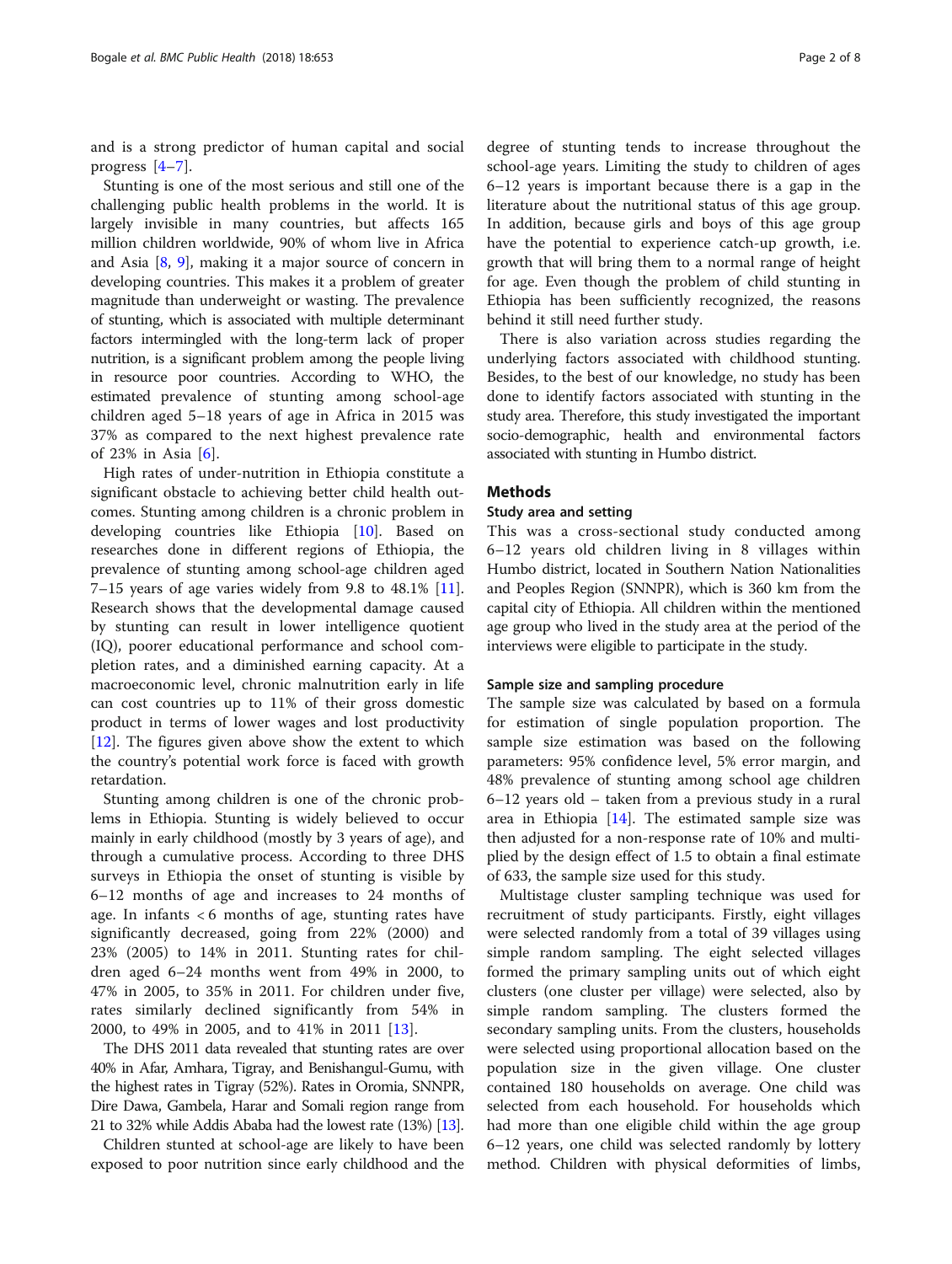spine, suffering from diseases and have mental defects were excluded.

#### Data collection

The questionnaire used for data collection was adopted from previous studies [[14\]](#page-7-0) and pre-tested prior to its use in this study. The questionnaire was first drafted in English language and then translated to Amharic language. Prior to data collection, the purpose of this study was explained to the study participants, their consent to participate was sought and were also informed that their participation in the study was totally voluntary.

The data collectors read out the questions loud and afterwards recorded the responses from the children/ caregiver. Age of the child was calculated both from the child's date of birth and date of interview, since the year of birth is frequently reported incorrectly. In events where birth dates are not recorded or known with certainty, the mother/caregiver was probed for the approximate date of birth based on a local events calendar. Anthropometric measurements were also taken for all children aged 6–12 years to assess their nutritional status.

# Data collectors and measurements

The questionnaires were administered by eight trained and experienced data collectors, who also collected anthropometric information for this study. Two qualified public health officers supervised the process of data collection. The anthropometric measurement taken was height. Standard procedures of height measurements were followed and standardization was done. Height was measured in a standing position using a height meters mounted against a wooden board wall to the nearest of 0.1 cm with detachable sliding head piece which is designed by the United Nations Children's Fund (UNICEF). Measurements were taken with the children standing barefooted and shoulders erect with their back of heels, buttocks and head touching the wall.

### Data quality control

The questionnaire was pre-tested on comparable setting outside the study area before the actual data collection. The data collectors and supervisors were trained for 2 days on the process of data collection, including how to accurately measure the heights of the children using a measuring scale, according to recommendations for anthropometric measurements. The principal investigator carefully monitored the data collection process.

Quality of the measurements were ensured by first having an expert to measure ten children, followed by the data collectors measuring the heights of the same children twice with a break between the first and second measurements. The average difference between the measurements made by the expert and those of the trained data collectors, and between the first and second measurements of the data collectors were estimated to determine the 'Technical Error of the Measurements' (TEM). The relative TEMs for inter and intra examiners for height were 1.8 and 1.7%. Both relative values were above 0.95, the suggested cut-off, indicating a very small error for measurements in the study.

To further minimize systematic error in measurements, each data collector took two repeated measurements and an average height was then calculated and used for the final analyses. In cases where the measures differed or were found to be outside a tolerance limit, the data collector was retrained to carry out the same.

#### Data management

Three stastical softwares were used for data management. During the data collection, the data was checked everyday for uniformity and completeness before data entry. The data was first entered into EPi-Info version 3.5.4 statistical software for coding. Afterwards the data was transported into the software Anthroplus, where height to age Z-scores were computed and further checks done to ensure that anomalies resulting from wrongly entered data were corrected. After the initial cleaning, all the z-score values which remained as irregular were cleaned from the file and excluded from further analyses. The cleaned final was then exported to SPSS version 20.0 for further analyses.

# Statistical analyses

Binary (simple and multiple) logistic regression was used to examine the association between stunting and the explanatory variables. From the simple regression models, predictor variables which were associated with the outcome at p-value less than 0.25 were selected for inclusion in the multiple logistic regression models. Statistical significance was set at  $p < 0.050$  and 95% confidence interval.

# Operational definition

Stunting is defined as height for age Z-scores below minus two  $\left(\left\langle -2\right\rangle Z\right)$  score of the reference population. Severe stunting is defined as HAZ scores below minus three (<− 3) Z score of the reference population (Table [1\)](#page-3-0).

# Results

# Socio-demographic characteristics of children and caregivers

The total number of children who participated in the study was 633. Mean (SD) age was 8.9  $(\pm 1.9)$  years and 346 (54.7%) were males. Out of the total households involved about 361 (57%) of the respondents were males and majority were married (571; 90.2%) (Table [1\)](#page-3-0). Two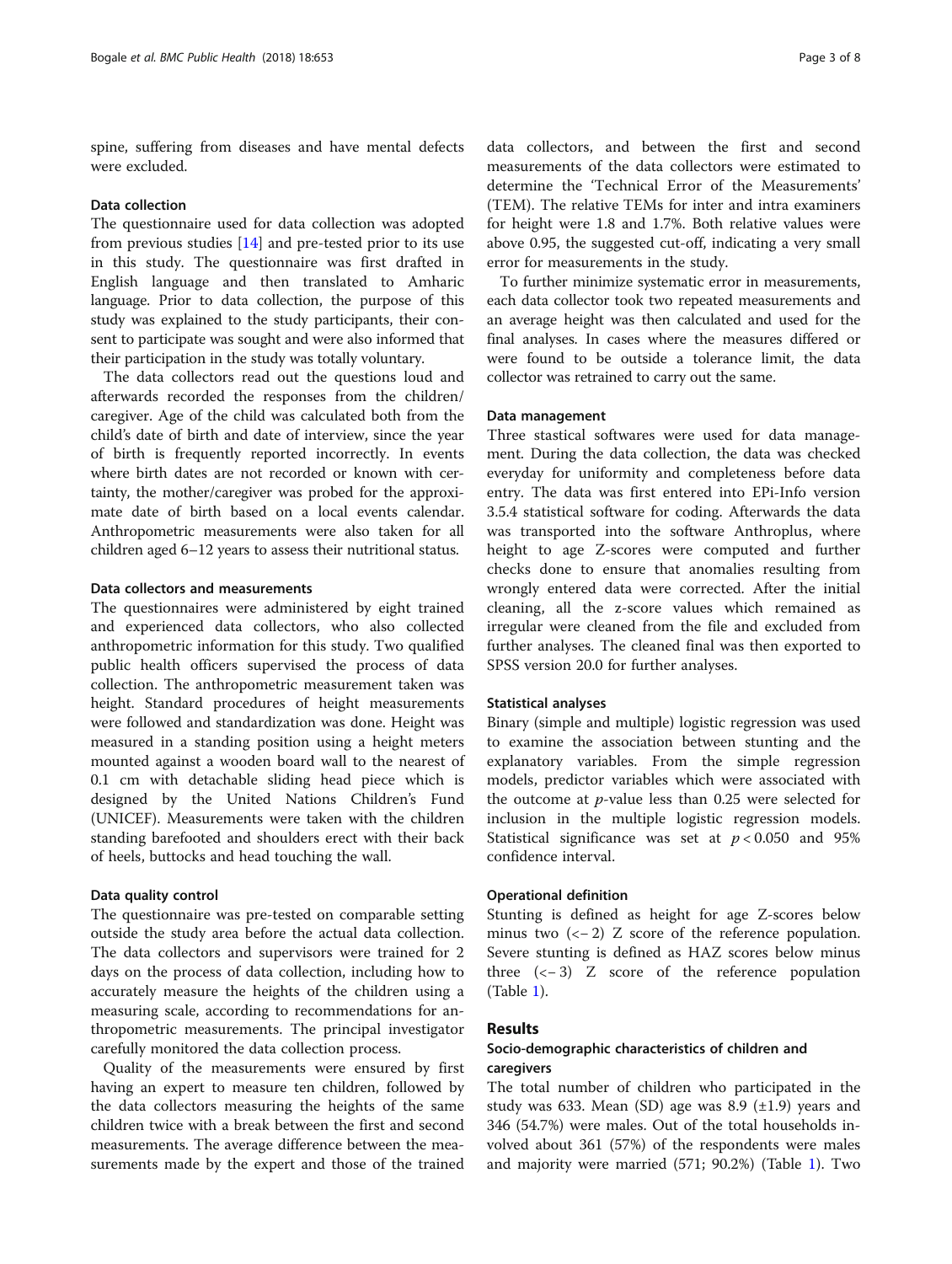| S.No | Variable          | $7 -$ Scores                                                                                            |
|------|-------------------|---------------------------------------------------------------------------------------------------------|
|      |                   |                                                                                                         |
|      | Stunting          | Below minus two $(< -2 Z$ score) of the reference population                                            |
|      | Moderate stunting | Below minus two $\left( < -2 \right)$ z score and $>$ or = to $-3$ z score) of the reference population |
|      | Severe stunting   | Below minus three $(< -3 Z$ score) of the reference population                                          |

<span id="page-3-0"></span>Table 1 Operational definitions of stunting

hundred seventy children (42.7%) were from households with eight or more family members. The most common source of drinking water was pipe or shared tap water (384; 60.3%). About 98% (620) of the children were from households that used traditional pit latrine. However only 7 (1.1%) were from households that used ventilated improved pit latrine. Four hundred four children (63.8%) were from households who disposed domestic or household wastes through dumping while 147 (27.5%) disposed their domestic wastes in the field (Table 2).

## Prevalence of stunting

The prevalence of stunting was  $57\%$  (95% CI =  $50-60\%$ ), out of which 23 (3.5%) were severely stunted (< -3SD), 172 (27.3%) moderately stunted (< -2SD) and 167  $(26.4%)$  mildly stunted  $(< -1SD)$ , and the mean  $(SD)$  was  $-1.1(\pm 1.2)$ . Seven (1.1%) boys and 15 (2.4%) girls were severely stunted (<-3SD). Figure [1](#page-4-0) indicates the height-for-age Z-score distribution of children compared to the standard reference population by sex in the study area (Humbo district). Figure [2](#page-4-0) shows the distribution of stunted versus non-stunted children and the respective mean height-for-age Z-score by age and sex.

# Factors associated with stunting

From the bivariate logistic regression analyses, age of child, age and marital status of caregiver, family size and waste disposal area for household wastes were identified as determinants of stunting among school-age children. However, as shown in Table 2, after adjusting for potential confounding variables through multivariate logistic analyses, being between the ages of 10–12 years, having a bigger family size and disposing domestic waste in the field were significantly associated with an increased likelihood of stunting.

Age groups of 10–12 years had 70% increased odds of being stunted when compared to age groups 6–7 years, p value < 0.05 (AOR = 1.7, 95% CI = 1.1–2.6). Children from households with large family size (8+) were 4.6 times more likely to be affected by stunting as compared to smaller size families with 1–4 household members,  $p$  value < 0.05 (AOR = 4.6, 95% CI = 2.2–9.5). Children from the households that dispose domestic wastes in the field were 2.7 times more likely to be affected by stunting compared to those children whose households dispose either by burning or used for biogas or compost,  $p$  value  $\lt$ 0.05 (AOR = 2.7, 95% CI = 1.2–5.8) (Table [3\)](#page-5-0).

# **Discussion**

This study revealed the prevalence of stunting to be high (57%) among school-aged children 6–12 years, with severe stunting being twice as high among girls compared to boys. Personal factors such as belonging to the

**Table 2** Socio-demographic characteristics of  $(n = 633)$  schoolaged children 6–12 years in Humbo district, Southern Ethiopia, March to April 2015

| Variables                | Result                     | Frequency<br>(# ) | Percent<br>(% ) |
|--------------------------|----------------------------|-------------------|-----------------|
| Sex                      | Male                       | 346               | 54.7            |
|                          | Female                     | 287               | 45.3            |
| Child's age in years     | $6 - 7$                    | 184               | 29.1            |
|                          | $8 - 9$                    | 194               | 30.6            |
|                          | $10 - 12$                  | 255               | 40.3            |
| Sex of caregiver         | Male                       | 361               | 57.0            |
|                          | Female                     | 272               | 43.0            |
| Caregiver's education    | No formal<br>education     | 153               | 24.4            |
|                          | Primary education          | 405               | 64.0            |
|                          | Secondary<br>education     | 69                | 10.9            |
|                          | College degree/<br>diploma | 6                 | 1.0             |
| Marital status           | Married                    | 571               | 90.2            |
|                          | Separated                  | 17                | 2.7             |
|                          | Widowed/<br>Divorced       | 45                | 7.1             |
| Family size              | $1 - 4$                    | 75                | 11.8            |
|                          | $5 - 7$                    | 388               | 61.4            |
|                          | $8+$                       | 170               | 26.8            |
| Source of drinking water | Protected well             | 71                | 11.2            |
|                          | Unprotected well           | 143               | 22.6            |
|                          | River/rain water           | 34                | 5.4             |
|                          | Pipe/tap                   | 382               | 60.3            |
| Type of toilet facility  | Traditional pit<br>latrine | 620               | 97.9            |
|                          | Ventilated improved        | 7                 | 1.1             |
|                          | No facility/<br>bush/field | 6                 | 0.9             |
| Disposal site of         | Field                      | 147               | 27.5            |
| domestic wastes          | Dumping                    | 404               | 63.8            |
|                          | Burning                    | 55                | 8.7             |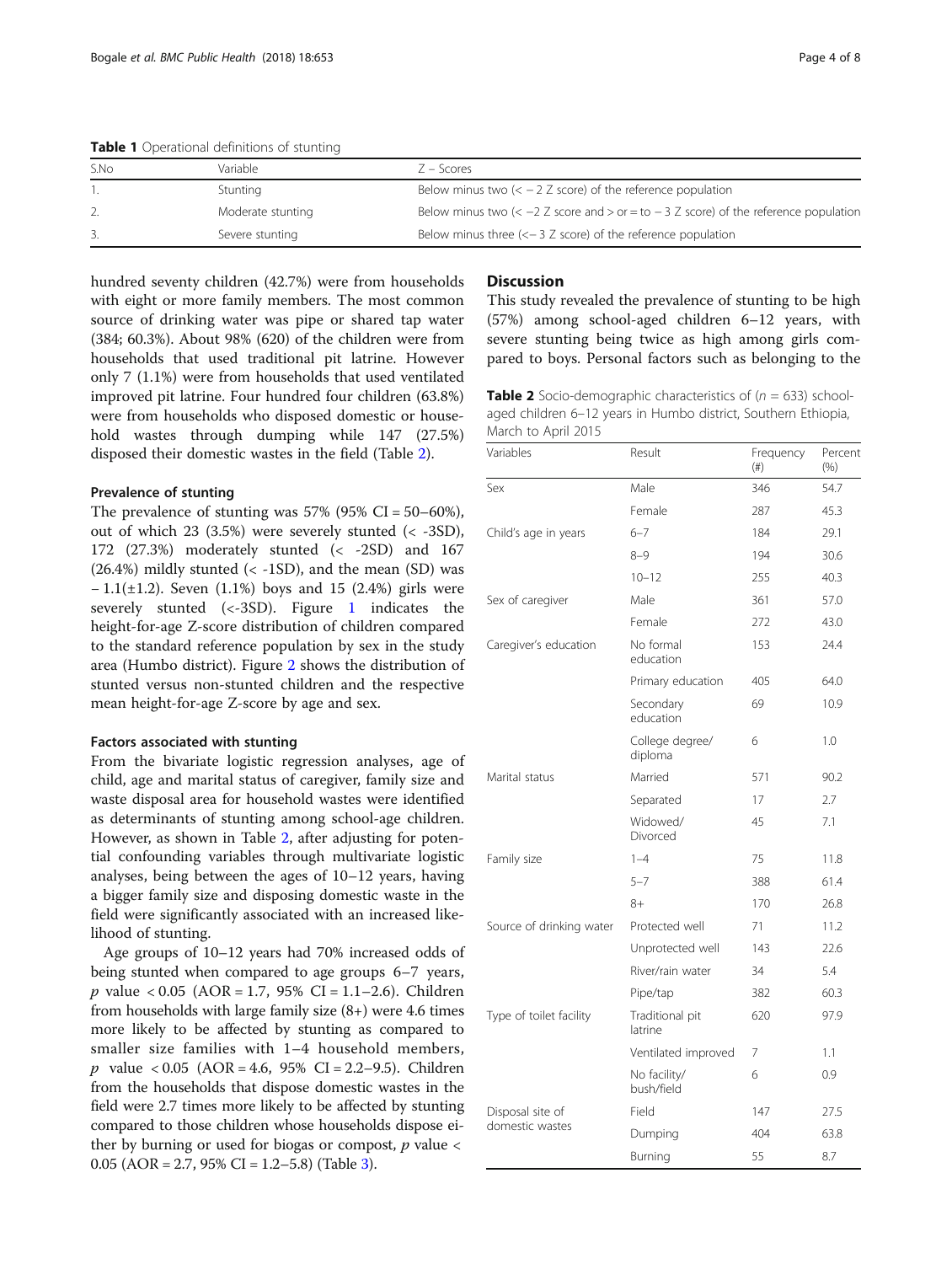<span id="page-4-0"></span>

older age group (10–12 years), household and community factors such as family size and poor sanitation (waste disposal in the field) were found to be associated with stunting among the school-aged children.

Generally, the prevalence of stunting observed among school-aged children in this study was higher when compared to other studies conducted in India (9.25%) [[15\]](#page-7-0), Nigeria (17.4%) [[16\]](#page-7-0), Ghana (50.3%) [[17](#page-7-0)] and Ethiopia (48.1%) [[14\]](#page-7-0). These disparities in findings might be due to differences in study structure, and preventable socioeconomic and political factors such as differential feeding habits, infant and child feeding policies, educational and cultural differences, and other targeted policies rather than differences in their genetic potential to achieve maximum height.

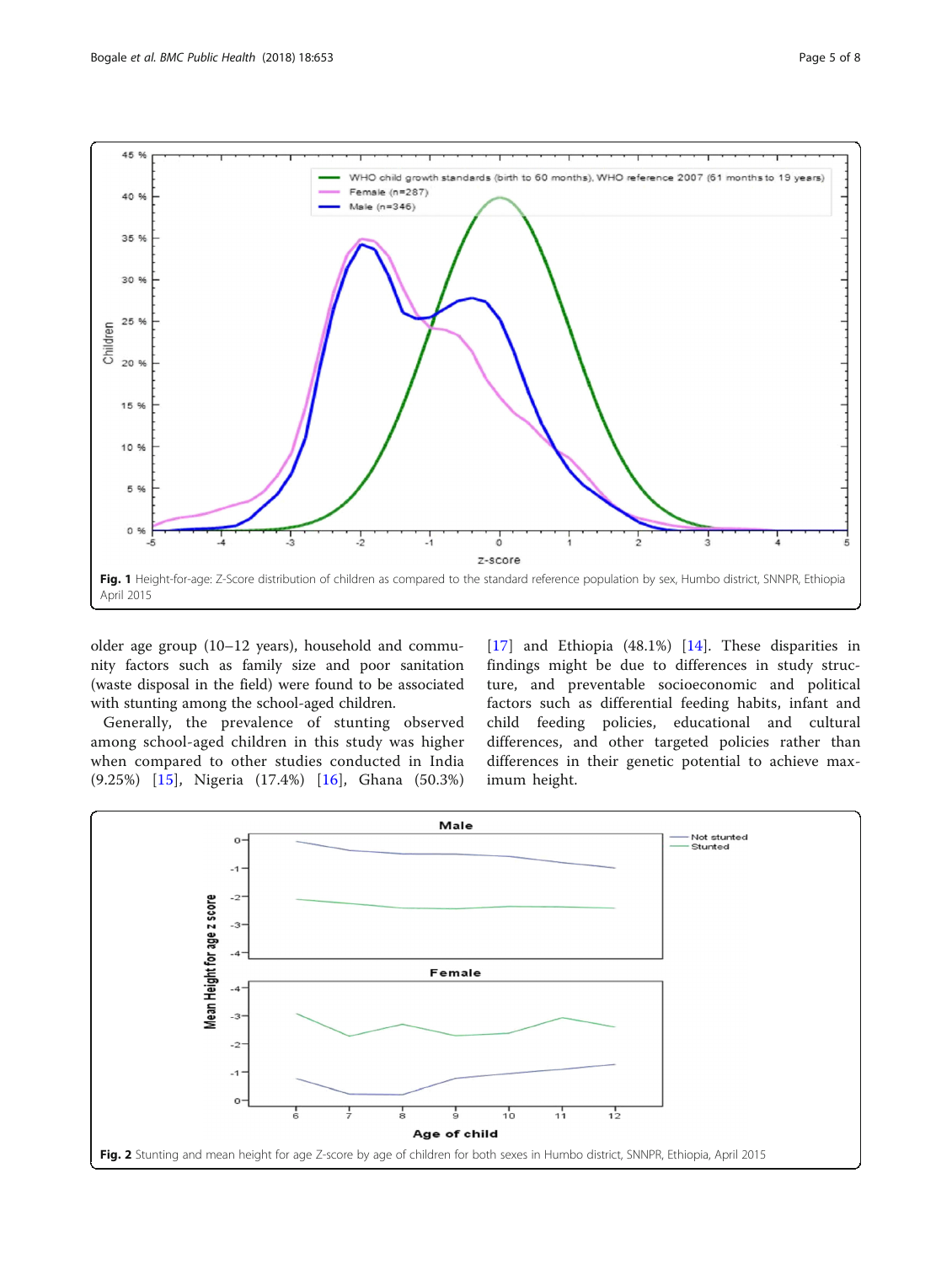| Variables           | Categories        | Stunted        |         | COR (95%CI)                  | AOR (95%CI)                  |
|---------------------|-------------------|----------------|---------|------------------------------|------------------------------|
|                     |                   | $\mathsf{N}$   | % (n/N) |                              |                              |
| Age of child        | $6 - 7$           | 46             | 7.3     |                              |                              |
|                     | $8 - 9$           | 55             | 8.7     | $1.2(0.7-1.9)$               | $1.2(0.7-1.7)$               |
|                     | $10 - 12$         | 93             | 14.7    | $1.6(1.1-2.6)^{*}$           | $1.7(1.1-2.6)$ <sup>*</sup>  |
| Marital status      | Married           | 174            | 27.5    |                              |                              |
|                     | Separated         | 9              | 1.4     | $2.6(0.9-6.8)$               |                              |
|                     | Widowed/divorced  | 11             | 1.7     | $0.8(0.4-1.5)$               |                              |
| Caregiver's age     | $10 - 20$         | $\overline{2}$ | 0.3     | $1.5(0.2 - 8.9)$             |                              |
|                     | $21 - 30$         | 41             | 6.5     | $1.5(0.6-3.6)$               |                              |
|                     | $31 - 40$         | 102            | 16.1    | $1.7(0.8-3.9)$               |                              |
|                     | $41 - 50$         | 40             | 6.3     | $1.5(0.6-3.6)$               |                              |
|                     | $50+$             | 8              | 1.3     | $\mathbf{1}$                 |                              |
| Waste disposal area | Field             | 62             | 9.8     | $2.2$ (1.1-4.6) <sup>*</sup> | $2.7$ (1.2-5.8) <sup>*</sup> |
|                     | Dumping in to pit | 121            | 19.1    | $1.7(0.9 - 3.4)$             | $1.8(0.9 - 3.8)$             |
|                     | Burning/others**  | 11             | 1.7     | $\overline{1}$               | $\overline{1}$               |
| Family size         | $1 - 4$           | 10             | 1.6     | $\overline{1}$               |                              |
|                     | $5 - 7$           | 169            | 26.7    | $2.1(0.9-4.2)$               | $1.9(0.9 - 3.9)$             |
|                     | $8+$              | 15             | 2.4     | 4.8 $(2.4 - 9.8)^*$          | 4.6 $(2.2 - 9.5)^*$          |

<span id="page-5-0"></span>**Table 3** Bivariate and multivariate logistic regression table for stunting among school aged ( $N = 633$ ) children 6–12 years old in Humbo district, Southern Ethiopia, March to April 2015

\* Key: = p value < 0.05; \*\*=biogas, compost; COR crude odds ratio, AOR adjusted odds ratio for all the variables in one model

In this study, stunting among boys and girls has no major difference, which is in line with studies conducted in Palestine [\[18\]](#page-7-0) and Burkina Faso [[19](#page-7-0)], though the prevalence of severe stunting was higher among girls in our study. On the other hand, some previous studies have reported a varied relationship between stunting and gender indicating a higher prevalence among males [[5,](#page-6-0) [20,](#page-7-0) [21\]](#page-7-0). This could partly be explained by increased access to food at the grownup age when the females are traditionally involved in the preparation of food, and hence, their better nutritional state compared to the male counterparts. Findings from other studies of a higher prevalence of stunting among females could be due to variances in domestic setups, gender favoritism and parental partialities for male children in that community [[22](#page-7-0)].

It could be seen from our study that as the children grew older, the odds of being stunted increased. Children in the age of 10–12 years had 70% increased odds of being stunted when compared to the youngest children 6–7 years. Similarly previous studies in Ethiopia [\[14](#page-7-0)] and Burkina Faso [[23](#page-7-0)] showed the proportion of stunting to be high in the older children. This may be due to prolonged suffering from chronic food shortage. It may also be due to the consequence of eating habits in the community as children are expected to work during the day starved of food whilst growing up [[24\]](#page-7-0).

In this study, children belonging to households with large family size (of eight and above members) were more stunted than those belonging to households with small size (1–4 members). Similar findings have been documented in other parts of the world [[25](#page-7-0)–[27\]](#page-7-0). This could be a marker of household poverty, buttressing the fact that stunting is more of a social issue with roots in inequalities across the social strata in the society [\[28\]](#page-7-0). A large number of household members could contribute to low levels of childcare and dietary intake [\[29](#page-7-0)–[31\]](#page-7-0). There is also the possible risk of overcrowding. This could lead to the spread of diseases, such as chronic respiratory infections and diarrhea which are known to lead to malnutrition.

In addition, our study revealed stunting to be more common in children from households who dispose domestic wastes in the field than those children from households that dispose domestic wastes either through burning or used for biogas/compost. This finding was consistent with multi-country studies conducted in 11 sub Saharan African countries [[32](#page-7-0)], and a national level study in Brazil [\[33](#page-7-0)]. With regard to the management of domestic waste, the commonest method observed was that of dumping into a pit, with wastes rarely being collected or receiving any kind of treatment. The management of domestic waste was also found to be unsafe, with trash most commonly being discarded or burned in the field or elsewhere in the village.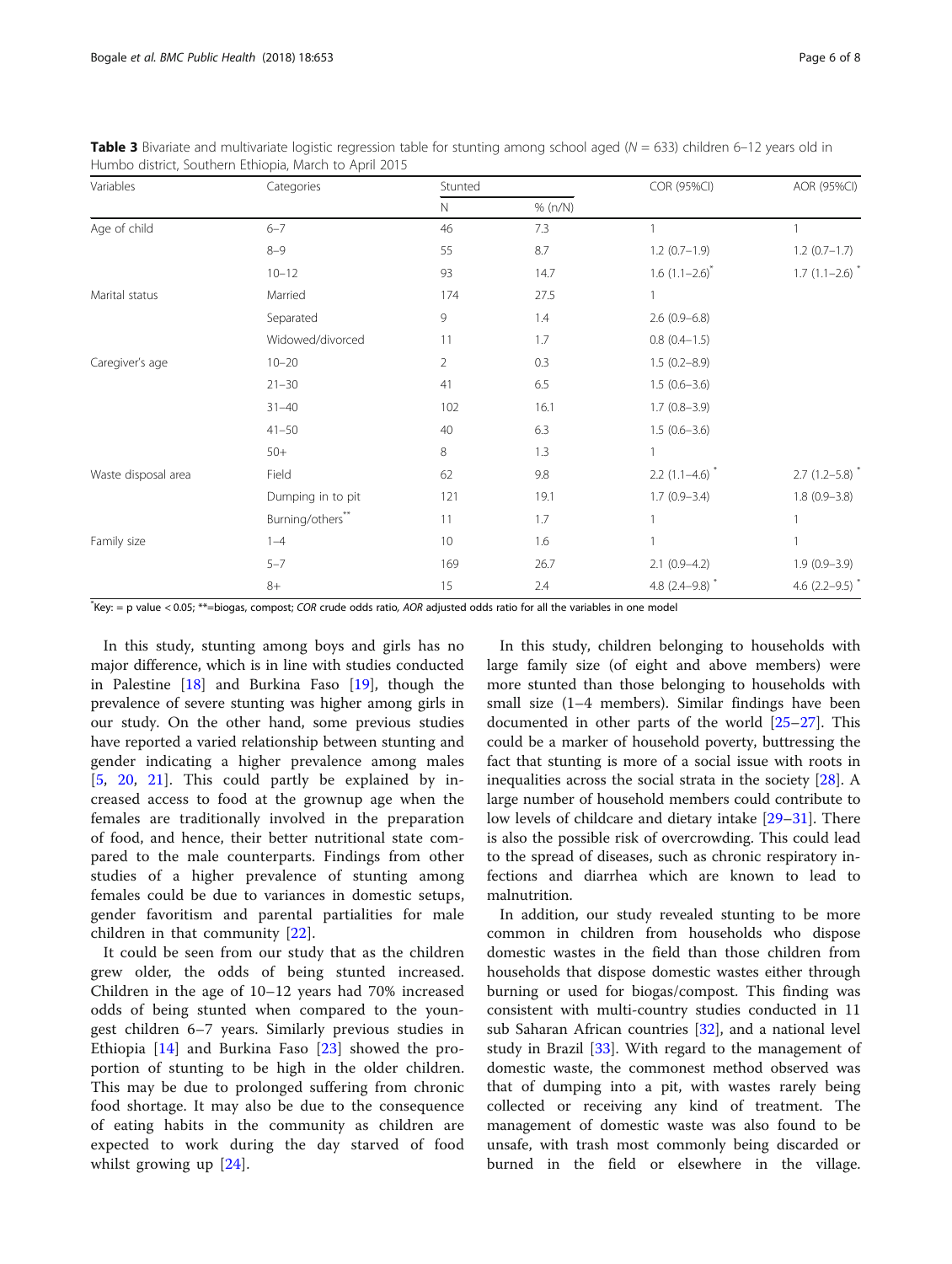<span id="page-6-0"></span>Considering these inadequate sanitary conditions, it is expected that children may also present with illnesses, due to infectious and parasitic diseases, which tend to worsen nutritional status of children. Given that school-aged children with stunted growth can recover in the early years of their life and evidence from previous research that this recovery is responsive to changes in the household and community environment [\[34\]](#page-7-0), creates a window of opportunity for targeted anti-poverty policies such as school-feeding programs and public health interventions aimed at improving waste management and reducing environmental contamination for rural areas, poor households and neighborhoods [[35](#page-7-0), [36](#page-7-0)].

One of the main strengths of this study is that it is conducted among and children in an age group that has the potential for catch-up growth and therefore could benefit from targeted interventions. The inclusion and assessment of multiple dimensions such as personal, family and community factors that influence stunting is an added strength. However, there are some limitations that need to be considered in this study. Firstly, this study was conducted exclusively in a rural area and therefore lacked the advantage of having to compare with children living in urban settings. Also, the exclusion of children with physical deformities of limbs, spine, suffering from diseases and have mental defects from this study could have resulted to some extent in selection bias, for conditions that are associated with nutritional deficiencies in infants and children.

# Conclusion

This study exposed that stunting rate was high in the study area and all rural school aged children were affected. Children 10–12 years old were more stunted than their younger counterparts. Households with large family size, and children from households that dispose domestic wastes in the field were independently and significantly associated with rising rate of stunting. Since stunting is difficult to treat it calls for preventive measures nested in multiple development sectors.

#### Abbreviations

AOR: Adjusted odd ratio; COR: Crude odd ratio; HAZ: Height for age Z score; IQ: Intelligence quotient; OR: Odds ratio; SD: Standard deviation; SNNPR: South Nation Nationalities and Peoples Region; SRS: Simple random sampling; TEM: Technical error of measurements; UNICEF: United Nations Children's Fund; WHO: World Health Organization

#### Acknowledgements

Humbo district health office, the supervisors, data collectors, study participants, Wolaita Sodo University, College of Health Sciences, and School of Public Health.

#### Availability of data and materials

The datasets during and/or analyzed during the current study are available from the corresponding author on reasonable request.

#### Authors' contributions

TYB was involved in principal role in the conception of ideas, developing methodologies and writing the article. ETB and MT were involved in the analysis and interpretation of findings while BOA participated in the analysis, interpretation and writing. All authors read and approved the final version of the manuscript.

#### Ethics approval and consent to participate

Ethical clearance was obtained from Research and Ethical Committee of Wolaita Sodo University, School of Public Health. Informed written consent was obtained from each study subjects parents/care givers for their own participation as well as on behalf of children prior to data collection, and the purpose of the study was explained to the respondents in advance. For some respondents, informed verbal consent was taken because they were unable to read or write. Confidentiality of the information and privacy of the respondents was maintained. During the data collection, each study participant (parents/care givers) was informed that their participation was voluntary, and that they could quit from the study any time, even after the interview has started.

#### Competing interests

The authors declare that they have no competing interests.

#### Publisher's Note

Springer Nature remains neutral with regard to jurisdictional claims in published maps and institutional affiliations.

#### Author details

<sup>1</sup> Health Sciences and Medicine College, Wolaita Sodo University, Wolaita Sodo, Ethiopia. <sup>2</sup>International Maternal and Child Health (IMCH), Department of Women's and Children's Health, SE-751 85 Uppsala University, Uppsala, Sweden. <sup>3</sup>Social Medicine and Global Health, Department of Clinical Sciences, Lund University, Malmo, Sweden.

# Received: 15 May 2017 Accepted: 11 May 2018 Published online: 24 May 2018

#### References

- 1. WHO. Physical status: the use and interpretation of anthropometry. Geneva: World Health Organization; 1995.
- 2. Maternal and Child Nutrition Study group. Maternal and child nutrition: building momentum for impact. Lancet. 2013; [https://doi.org/10.1016/](https://doi.org/10.1016/S0140-6736(13)60988-5) [S0140-6736\(13\)60988-5](https://doi.org/10.1016/S0140-6736(13)60988-5).
- 3. WHO. Growth reference: use of percentiles ans z-scores in anthropometry. World health organization;1995. <http://www.springer.com/978-1-4419-1787-4>.
- 4. Victora CG, Adair L, Fall C, et al. Maternal and child undernutrition: consequences for adult health and human capital. Lancet. 2008;371(9609): 340–57. [https://doi.org/10.1016/S0140-6736\(07\)61692-4.](https://doi.org/10.1016/S0140-6736(07)61692-4)
- 5. Srivastava A, Mahmood SE, Srivastava PM, Shrotriya VP, Kumar B. Nutritional status of school-age children - a scenario of urban slums in India. Arch Public Health. 2012;70(1):8. [https://doi.org/10.1186/0778-7367-70-8.](https://doi.org/10.1186/0778-7367-70-8)
- 6. De Onis M, Blössner M, Borghi E. Prevalence and trends of stunting among pre-school children, 1990–2020. Public Health Nutr. 2012;15(1):142–8. [https://doi.org/10.1017/S1368980011001315.](https://doi.org/10.1017/S1368980011001315)
- 7. Prendergast AJ, Humphrey JH. The stunting syndrome in developing countries. Pediatr Int Child Health. 2014;34(4):250–65. [https://doi.org/10.](https://doi.org/10.1179/2046905514Y.0000000158) [1179/2046905514Y.0000000158.](https://doi.org/10.1179/2046905514Y.0000000158)
- 8. Reducing stunting. situation analysis and multi-sectoral programming approaches, in the state of food insecurity in the world. UNICEF, WHO, The World Bank Geneva; 2013. <http://www.unicef.org/>
- 9. UNICEF, WHO. Joint child malnutrition estimates. Washington, DC: The World Bank; 2012.
- 10. Getabil F. Prevalence of and factors associated with stunting among underfive children in Ethiopia, in school of graduate studies. Addis Ababa: Addis Ababa University; 2012. p. 1–99.
- 11. Mesfin F. The nutritional status of primary school children in Kersa district, eastern Ethiopia, NNP related research finding dissemination workshop. Adama, Ethiopia. Oct 23-25; 2014. p. 1–22.
- 12. Nutrition recommendations for the post-2015 frame work, the human face of extreme poverty-stunted children. 2013. [www.thousanddays.org.](http://www.thousanddays.org)